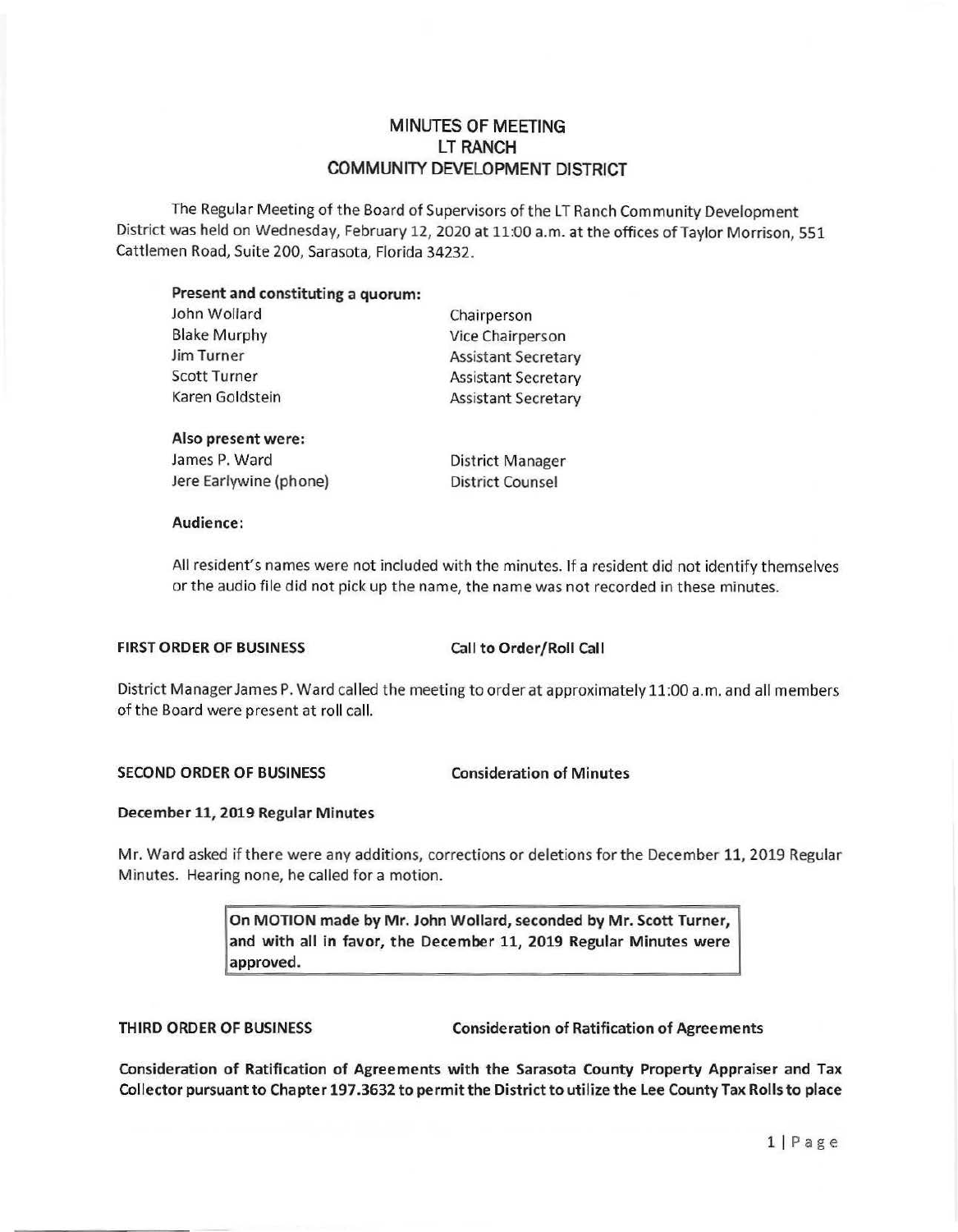**the District's non-ad valorem assessments on the tax rolls beginning with the tax bills** in **November, 2020 and future year.** 

Mr. Ward reported the purpose of today's Meeting was to ratify the Agreements with the Sarasota County Property Appraiser and Tax Collector which would permit the Board to place assessments on the tax rolls t his coming November. He noted the Board held a Public Hearing last year in this regard and notification was sent to the Sarasota County Property Appraiser and Tax Collector, as well as the appropriate State Officials. He stated both Agreements were received, Mr. Wollard signed said Agreements, and he asked for a motion to ratify the Agreements.

Mr. James Turner noted on the Agenda cover page there was a reference to Lee County which he assumed was a typo. He asked if this typo might also be found within the Agreements. Mr. Ward responded in the negative. He explained the Agreements were written by the County and sent to the District.

Ms. Goldstein asked if the District only had debt on platted lots or if there was an off-roll portion of land.

Mr. Ward responded in the negative; there would be no off-roll land.

**On MOTION made by Mr. John Wollard, seconded by Mr. Karen Goldstein, and with all in favor, the Agreements with the Sarasota County Property Appraiser and Tax Collector were ratified.** 

#### **FOURTH ORDER OF BUSINESS Staff Reports**

## **a) District Attorney**

Mr. Earlywine indicated acquisitions were moving forward. He noted his company had a sabbatical program and he would be absent for a few months starting April 1; during his absence Wes Haber would be working with the CDD. Discussion ensued regarding the sabbatical program.

#### **b) District Engineer**

No Report.

## **c) District Manager**

## I. **Financial Statement for the period ended November 30, 2019 (unaudited)**

Mr. Ward indicated the Audit was finished and would be on a future Agenda for ratification.

#### **FIFTH ORDER OF BUSINESS Supervisor's Requests and Audience Comments**

There were no Supervisor's Requests or Audience Comments (no audience members were present).